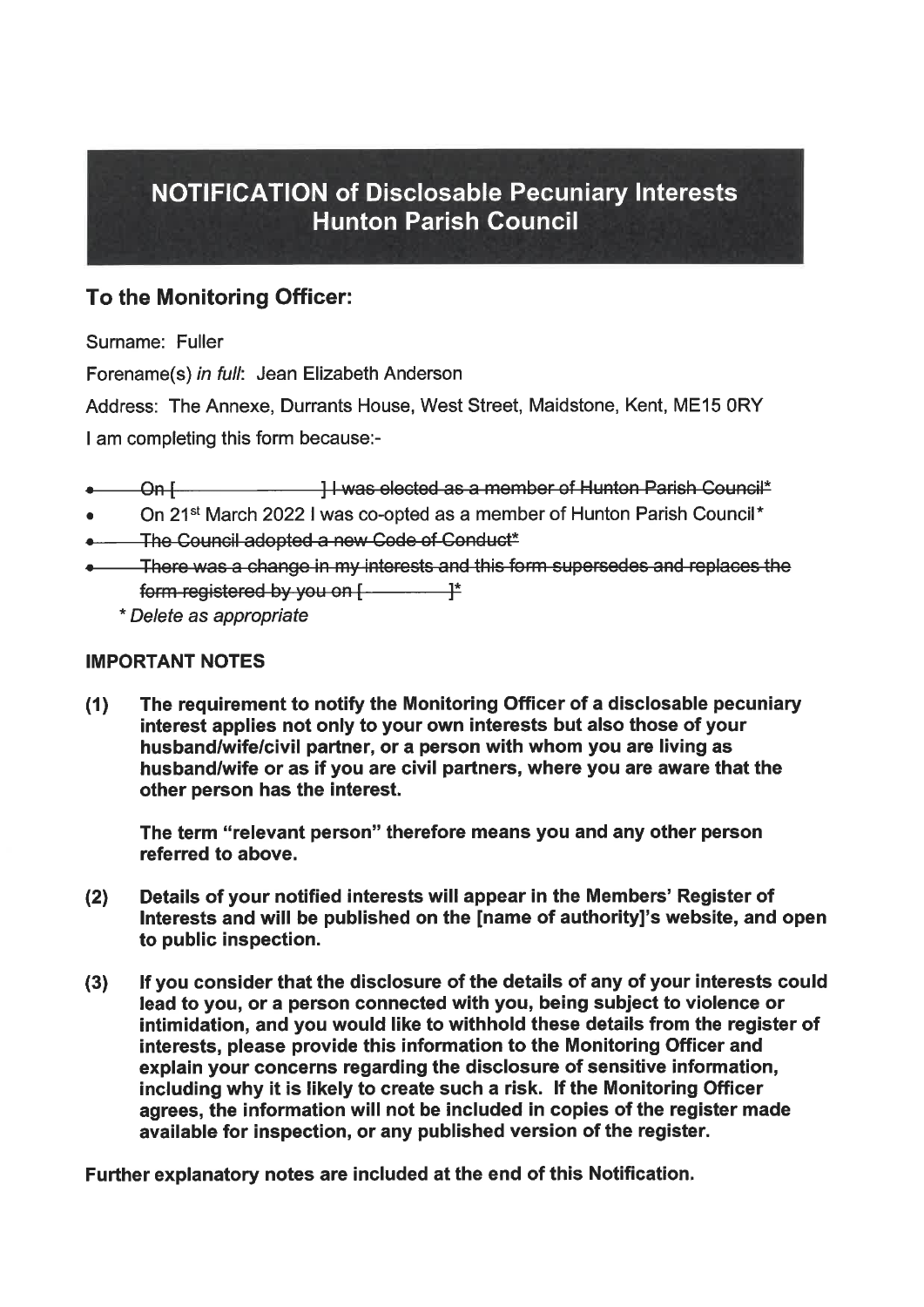#### Part <sup>A</sup>: Employment

<sup>|</sup> Husband/wife/civil partner or <sup>a</sup> person You <sup>w</sup>it<sup>h</sup> whom you <sup>a</sup>r<sup>e</sup> <sup>l</sup>ivin<sup>g</sup> <sup>a</sup><sup>s</sup> husband/wife Part A: Employment<br>1. Any employment, office, trade, profession of<br>You or as <sup>i</sup><sup>f</sup> you are civil partners Rativerle N/A. Part A: Employment<br>1. Any employment, office, trade, profession of<br>You<br>2. Alexander Particular Particular Particular Particular Particular Particular Particular Particular Particular Particular Particular Particular Partic <u>. 이 사람은 어디에 대한 것이 없어서 하나 아이들이 없었다.</u>

Part A: Employment<br>1. Any employment, office, trade, profession c <sup>1</sup>. Any employment, <sup>o</sup>ffice, trade, profession <sup>o</sup><sup>r</sup> vocation carried on <sup>f</sup>o<sup>r</sup> <sup>p</sup>rofi<sup>t</sup> <sup>o</sup><sup>r</sup> gain

#### Part <sup>B</sup>: Sponsorship

Any payment or provision of any other financial benefit (other than from Hunton Parish Council) made or provided within the relevant period" in respect of any expenses incurred by you in carrying out duties as a member, or towards the election expenses of yourself. This includes any payment or financial benefit from a trade union within the meaning of the Trade Union and Labour Relations (Consolidation) Act 1992

"relevant period' means the period of 12 months ending with the day on which you give a notification for the purposes of section 30(1) or section 31(7), as the case may be, of the Localism Act 2011

\_\_\_\_\_\_\_\_\_\_ Now. Part B: Sponsorship<br>Any payment or provision of any other financia<br>Council) made or provided within the relevant you in carrying out duties as a member, or tow<br>Includes any payment or financial benefit from<br>Union and Labo J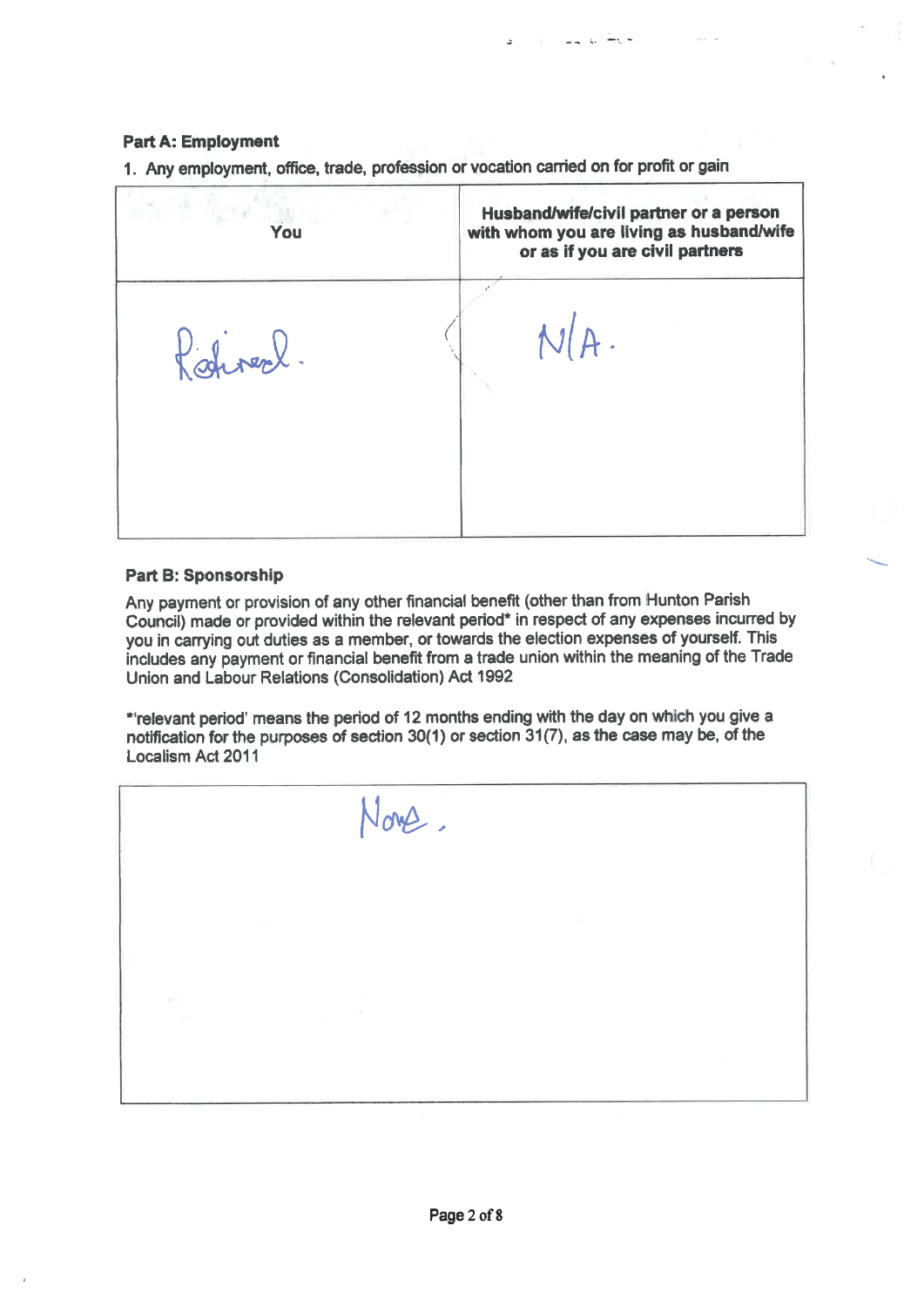#### Part C: Contracts

 $\mathbf{r}$ 

"bod<sup>y</sup> <sup>i</sup><sup>n</sup> <sup>w</sup>hic<sup>h</sup> <sup>t</sup>h<sup>e</sup> <sup>r</sup>elevan<sup>t</sup> <sup>p</sup>erso<sup>n</sup> <sup>h</sup>a<sup>s</sup> <sup>a</sup> <sup>b</sup>eneficia<sup>l</sup> <sup>i</sup>nterest" means <sup>a</sup> <sup>f</sup>ir<sup>m</sup> <sup>i</sup><sup>n</sup> <sup>w</sup>hic<sup>h</sup> <sup>t</sup>h<sup>e</sup> <sup>r</sup>elevan<sup>t</sup> <sup>p</sup>erso<sup>n</sup> <sup>i</sup><sup>s</sup> <sup>a</sup> <sup>p</sup>artne<sup>r</sup> <sup>o</sup><sup>r</sup> <sup>a</sup> <sup>b</sup>od<sup>y</sup> <sup>c</sup>orporat<sup>e</sup> <sup>o</sup><sup>f</sup> <sup>w</sup>hic<sup>h</sup> <sup>t</sup>h<sup>e</sup> <sup>r</sup>elevan<sup>t</sup> <sup>p</sup>erso<sup>n</sup> <sup>i</sup><sup>s</sup> <sup>a</sup> <sup>d</sup>irector, <sup>o</sup><sup>r</sup> <sup>i</sup><sup>n</sup> <sup>t</sup>h<sup>e</sup> securities <sup>o</sup><sup>f</sup> which <sup>t</sup>h<sup>e</sup> relevant person has <sup>a</sup> beneficial <sup>i</sup>nterest; Part C: Contracts<br>Any contract which is made between the relev<br>person has a beneficial interest<sup>\*</sup>) and Hunton<br>(a) under which goods or services are to be p<br>(b) which has not been fully discharged<br>\*"body in which the relev

|                                                                                                                                                                                                                                                                                                                     | <b>Part C: Contracts</b>                                                                                                                                               |                                                                                                                       |  |  |  |
|---------------------------------------------------------------------------------------------------------------------------------------------------------------------------------------------------------------------------------------------------------------------------------------------------------------------|------------------------------------------------------------------------------------------------------------------------------------------------------------------------|-----------------------------------------------------------------------------------------------------------------------|--|--|--|
|                                                                                                                                                                                                                                                                                                                     | Any contract which is made between the relevant person (or a body in which the relevant<br>person has a beneficial interest <sup>+</sup> ) and Hunton Parish Council - |                                                                                                                       |  |  |  |
|                                                                                                                                                                                                                                                                                                                     | (a) under which goods or services are to be provided or works are to be executed; and                                                                                  |                                                                                                                       |  |  |  |
| (b) which has not been fully discharged<br>*"body in which the relevant person has a beneficial interest" means a firm in which the<br>relevant person is a partner or a body corporate of which the relevant person is a director, or<br>in the securities of which the relevant person has a beneficial interest; |                                                                                                                                                                        |                                                                                                                       |  |  |  |
| "director" includes a member of the committee of management of an industrial and provident<br>society;                                                                                                                                                                                                              |                                                                                                                                                                        |                                                                                                                       |  |  |  |
|                                                                                                                                                                                                                                                                                                                     | You                                                                                                                                                                    | Husband/wife/civil partner or a person<br>with whom you are living as husband/wife<br>or as if you are civil partners |  |  |  |
|                                                                                                                                                                                                                                                                                                                     |                                                                                                                                                                        |                                                                                                                       |  |  |  |
|                                                                                                                                                                                                                                                                                                                     |                                                                                                                                                                        |                                                                                                                       |  |  |  |
| <b>Part D: Land</b>                                                                                                                                                                                                                                                                                                 |                                                                                                                                                                        |                                                                                                                       |  |  |  |
|                                                                                                                                                                                                                                                                                                                     | Any beneficial interest in land* which is within the area of Hunton Parish Council                                                                                     |                                                                                                                       |  |  |  |
| *"land" excludes an easement, servitude, interest or right in or over land which does not carry<br>with it a right for the relevant person (alone or jointly with another) to occupy the land or to<br>receive income                                                                                               |                                                                                                                                                                        |                                                                                                                       |  |  |  |
|                                                                                                                                                                                                                                                                                                                     | You                                                                                                                                                                    | Husband/wife/civil partner or a person<br>with whom you are living as husband/wife<br>or as if you are civil partners |  |  |  |
|                                                                                                                                                                                                                                                                                                                     |                                                                                                                                                                        |                                                                                                                       |  |  |  |

#### Part <sup>D</sup>: Land

| None.                                                                                                                                                                                                                                                                                                                              |                                                                                                                       |  |  |  |  |
|------------------------------------------------------------------------------------------------------------------------------------------------------------------------------------------------------------------------------------------------------------------------------------------------------------------------------------|-----------------------------------------------------------------------------------------------------------------------|--|--|--|--|
| <b>Part D: Land</b><br>Any beneficial interest in land* which is within the area of Hunton Parish Council<br>*"land" excludes an easement, servitude, interest or right in or over land which does not carry<br>with it a right for the relevant person (alone or jointly with another) to occupy the land or to<br>receive income |                                                                                                                       |  |  |  |  |
|                                                                                                                                                                                                                                                                                                                                    |                                                                                                                       |  |  |  |  |
| You<br>Rosidenco:<br>Elle Anivere<br>Demozrits Haerse<br>Wast St Maisston, Kent                                                                                                                                                                                                                                                    | Husband/wife/civil partner or a person<br>with whom you are living as husband/wife<br>or as if you are civil partners |  |  |  |  |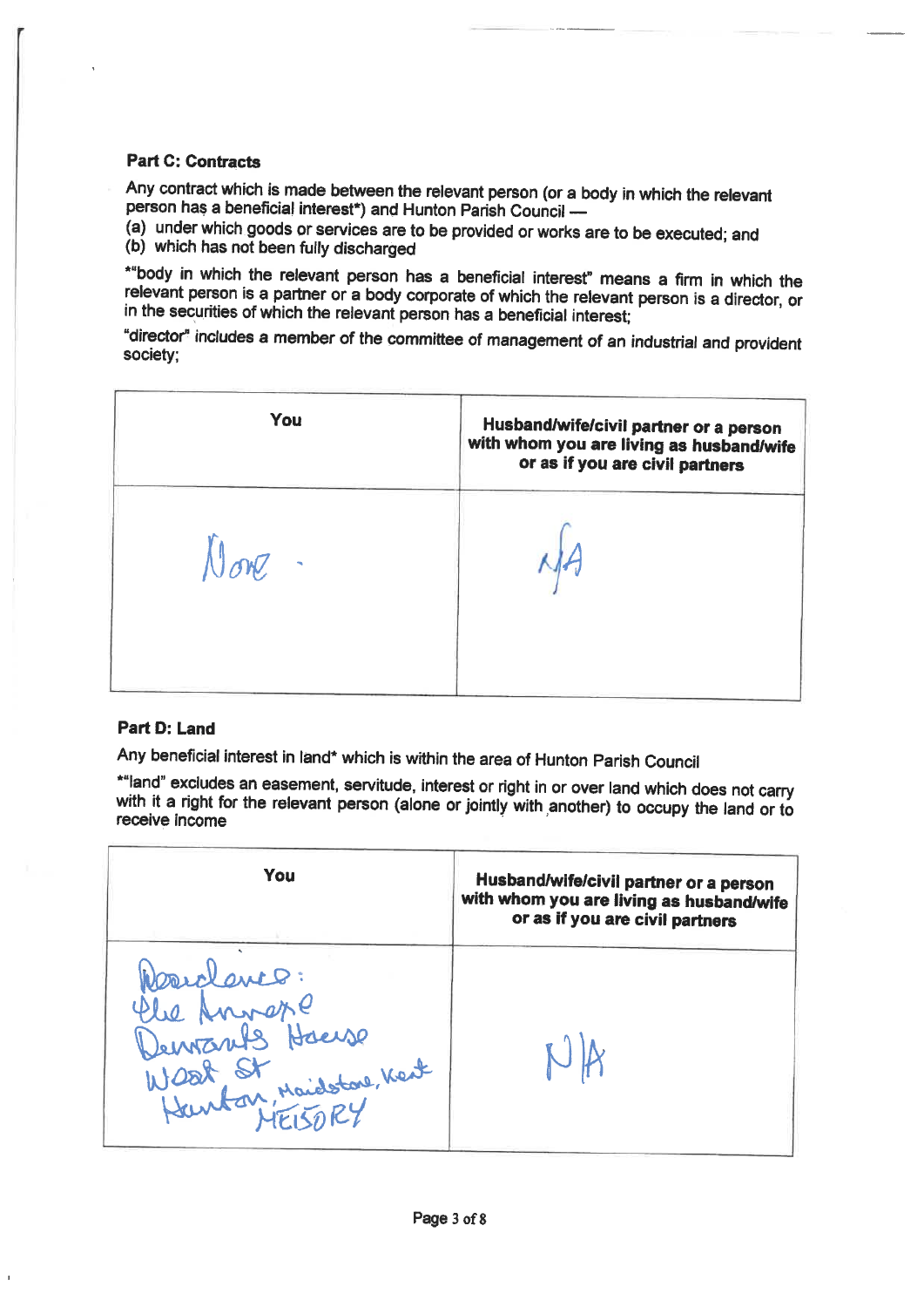#### Part <sup>E</sup>: Licences

\*"land" excludes an easement, servitude, interest <sup>o</sup><sup>r</sup> <sup>r</sup>igh<sup>t</sup> <sup>i</sup><sup>n</sup> <sup>o</sup><sup>r</sup> over land which does not carry with it a right for the relevant person (alone or jointly with another) to occupy the land or to Part E: Licences<br>Any licence (alone or jointly with others) to occ<br>Council for a month or longer<br>\*"land" excludes an easement, servitude, inten<br>with it a right for the relevant person (alone of<br>receive income receive income

| <b>Part E: Licences</b>                                                                                                                                                                                                                                                                                                                                                                                          |                                                                                                                       |  |  |  |  |  |
|------------------------------------------------------------------------------------------------------------------------------------------------------------------------------------------------------------------------------------------------------------------------------------------------------------------------------------------------------------------------------------------------------------------|-----------------------------------------------------------------------------------------------------------------------|--|--|--|--|--|
| Any licence (alone or jointly with others) to occupy land* in the area of the Hunton Parish                                                                                                                                                                                                                                                                                                                      |                                                                                                                       |  |  |  |  |  |
| Council for a month or longer                                                                                                                                                                                                                                                                                                                                                                                    |                                                                                                                       |  |  |  |  |  |
| *"land" excludes an easement, servitude, interest or right in or over land which does not carry<br>with it a right for the relevant person (alone or jointly with another) to occupy the land or to<br>receive income                                                                                                                                                                                            |                                                                                                                       |  |  |  |  |  |
| You                                                                                                                                                                                                                                                                                                                                                                                                              | Husband/wife/civil partner or a person<br>with whom you are living as husband/wife<br>or as if you are civil partners |  |  |  |  |  |
|                                                                                                                                                                                                                                                                                                                                                                                                                  |                                                                                                                       |  |  |  |  |  |
| <b>Part F: Corporate Tenancies</b><br>Any tenancy where (to your knowledge)-<br>(a) the landlord is Hunton Parish Council; and<br>(b) the tenant is a body in which the relevant person has a beneficial interest<br>*"body in which the relevant person has a beneficial interest" means a firm in which the<br>relevant person is a partner or a body corporate of which the relevant person is a director, or |                                                                                                                       |  |  |  |  |  |
|                                                                                                                                                                                                                                                                                                                                                                                                                  |                                                                                                                       |  |  |  |  |  |
| in the securities of which the relevant person has a beneficial interest<br>society                                                                                                                                                                                                                                                                                                                              | "director" includes a member of the committee of management of an industrial and provident                            |  |  |  |  |  |
| "securities" means shares, debentures, debenture stock, loan stock, bonds, units of a<br>collective investment scheme within the meaning of the Financial Services and Markets Act<br>2000 and other securities of any description, other than money deposited with a building<br>society                                                                                                                        |                                                                                                                       |  |  |  |  |  |

#### Part <sup>F</sup>: Corporate Tenancies

| You | Husband/ wife/civil partner or a person<br>with whom you are living as husband/wife<br>or as if you are civil partners |
|-----|------------------------------------------------------------------------------------------------------------------------|
|     |                                                                                                                        |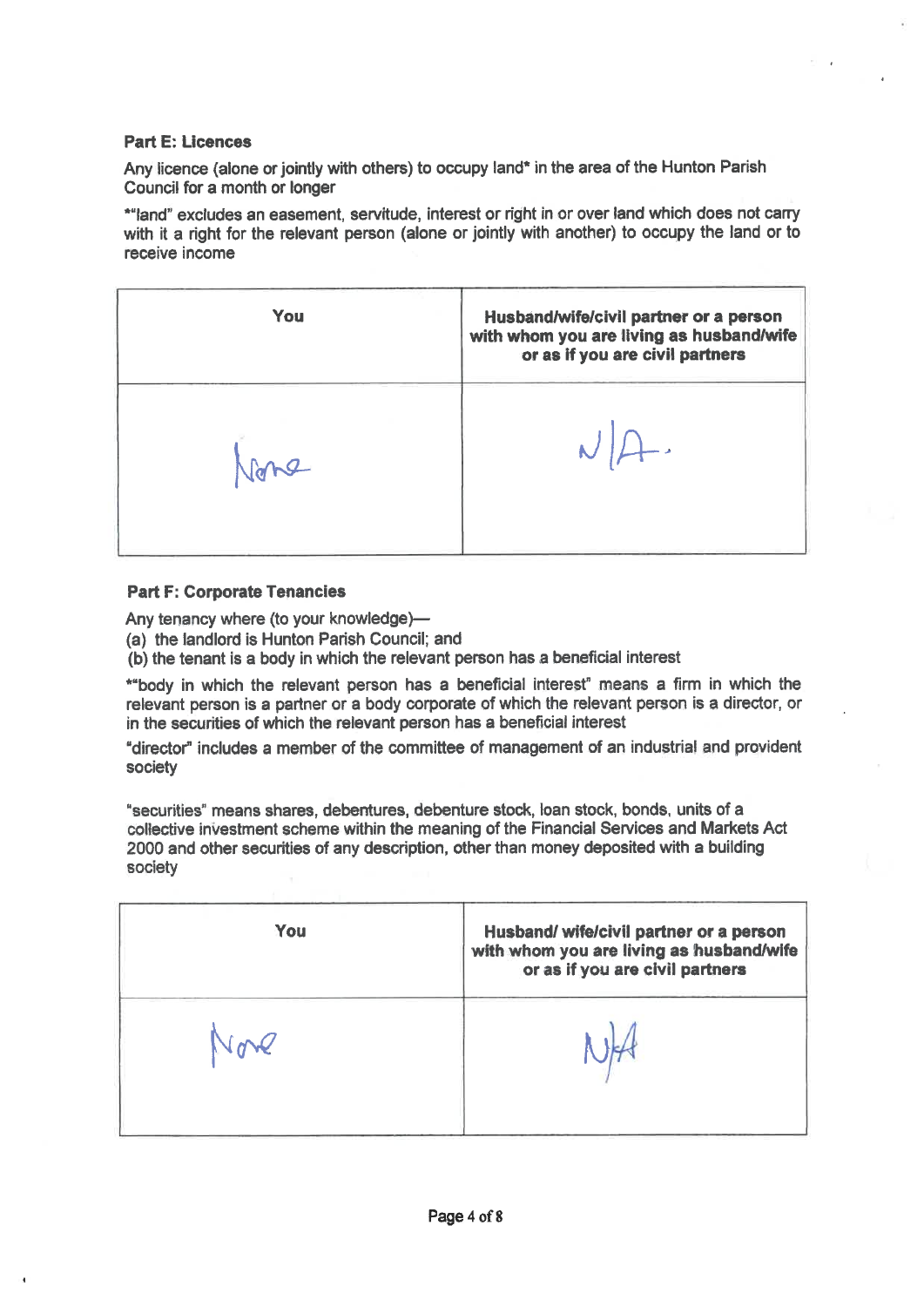#### Part G: Securities

Any beneficial <sup>i</sup>nteres<sup>t</sup> <sup>i</sup><sup>n</sup> <sup>s</sup>ecurities\* <sup>o</sup><sup>f</sup> <sup>a</sup> body where—

- (a)that body (t<sup>o</sup> your knowledge) has <sup>a</sup> place <sup>o</sup><sup>f</sup> business <sup>o</sup><sup>r</sup> land <sup>i</sup><sup>n</sup> the area <sup>o</sup><sup>f</sup> Hunton Parish Council; and
- (b) either—

(i) the <sup>t</sup>ota<sup>l</sup> nominal value <sup>o</sup><sup>f</sup> the securities exceeds £25,000 (face value) <sup>o</sup><sup>r</sup> one hundredth (1/100<sup>th</sup>) of the total issued share capital of that body; or

(ii) <sup>i</sup><sup>f</sup> the share capital <sup>o</sup><sup>f</sup> that body <sup>i</sup><sup>s</sup> <sup>o</sup><sup>f</sup> more than one class, the <sup>t</sup>ota<sup>l</sup> nominal value <sup>o</sup><sup>f</sup> the shares <sup>o</sup><sup>f</sup> any one class <sup>i</sup><sup>n</sup> which the relevant person has <sup>a</sup> beneficial interest exceeds one hundredth <sup>o</sup><sup>f</sup> the <sup>t</sup>ota<sup>l</sup> issued share capital <sup>o</sup><sup>f</sup> that class

"securities" means shares, debentures, debenture stock, loan stock, bonds, <sup>u</sup>nit<sup>s</sup> <sup>o</sup><sup>f</sup> <sup>a</sup> collective investment scheme within the meaning <sup>o</sup><sup>f</sup> the Financial Services and Markets Act 2000 and other securities <sup>o</sup><sup>f</sup> any description, other than money deposited with <sup>a</sup> building Part G: Securities<br>
Any beneficial interest in securities\* of a body<br>
(a) that body (to your knowledge) has a pl<br>
Parish Council; and<br>
(b) either—<br>
(i) the total nominal value of the securities<br>
hundredth  $(1/100^{\text{th}})$  society

You **Husband/** wife/civil partner or a person <sup>w</sup>it<sup>h</sup> whom you <sup>a</sup>r<sup>e</sup> <sup>l</sup>ivin<sup>g</sup> <sup>a</sup><sup>s</sup> husband/wife Part G: Securities<br>
Any beneficial interest in securities\* of a body<br>
(a) that body (to your knowledge) has a pl:<br>
Parish Council; and<br>
(b) either—<br>
(i) the total nominal value of the securities<br>
hundredth  $(1/100^n)$  of t or as <sup>i</sup><sup>f</sup> you are civil partners <sup>b</sup>o<sup>w</sup> <sup>w</sup>|<sup>A</sup> (a) that body (to your knowledge) has a precise Parish Council; and<br>
(b) either—<br>
(i) the total nominal value of the securitie<br>
fundredth (1/100<sup>th</sup>) of the total issued sha<br>
(ii) if the share capital of that body is of m J

#### Part <sup>H</sup>: Declarations

#### IMPORTANT

<sup>i</sup><sup>t</sup> <sup>i</sup><sup>s</sup> <sup>a</sup> criminal offence <sup>t</sup><sup>o</sup> <sup>f</sup>ai<sup>l</sup> <sup>t</sup><sup>o</sup> notify the Monitoring Officer of any disclosable pecuniary interests (DPls). This requirement arises <sup>i</sup><sup>n</sup> each <sup>o</sup><sup>f</sup> the following circumstances:

- (a) before the end <sup>o</sup><sup>f</sup> <sup>2</sup><sup>8</sup> days beginning with <sup>t</sup>h<sup>e</sup> day on which you become <sup>a</sup> member <sup>o</sup><sup>r</sup> co-opted member <sup>o</sup><sup>f</sup> Hunton Parish Council (s30(1) Localism Act 2011));
- (b) where <sup>t</sup>h<sup>e</sup> DPI <sup>i</sup><sup>s</sup> not entered <sup>i</sup><sup>n</sup> Maidstone Borough Council's register and <sup>i</sup><sup>s</sup> not the subject <sup>o</sup><sup>f</sup> <sup>a</sup> pending notification, but <sup>i</sup><sup>s</sup> disclosed <sup>a</sup><sup>t</sup> <sup>a</sup> meeting <sup>o</sup><sup>f</sup> Hunton Parish Council (o<sup>r</sup> any committee, sub-committee, joint committee <sup>o</sup><sup>r</sup>